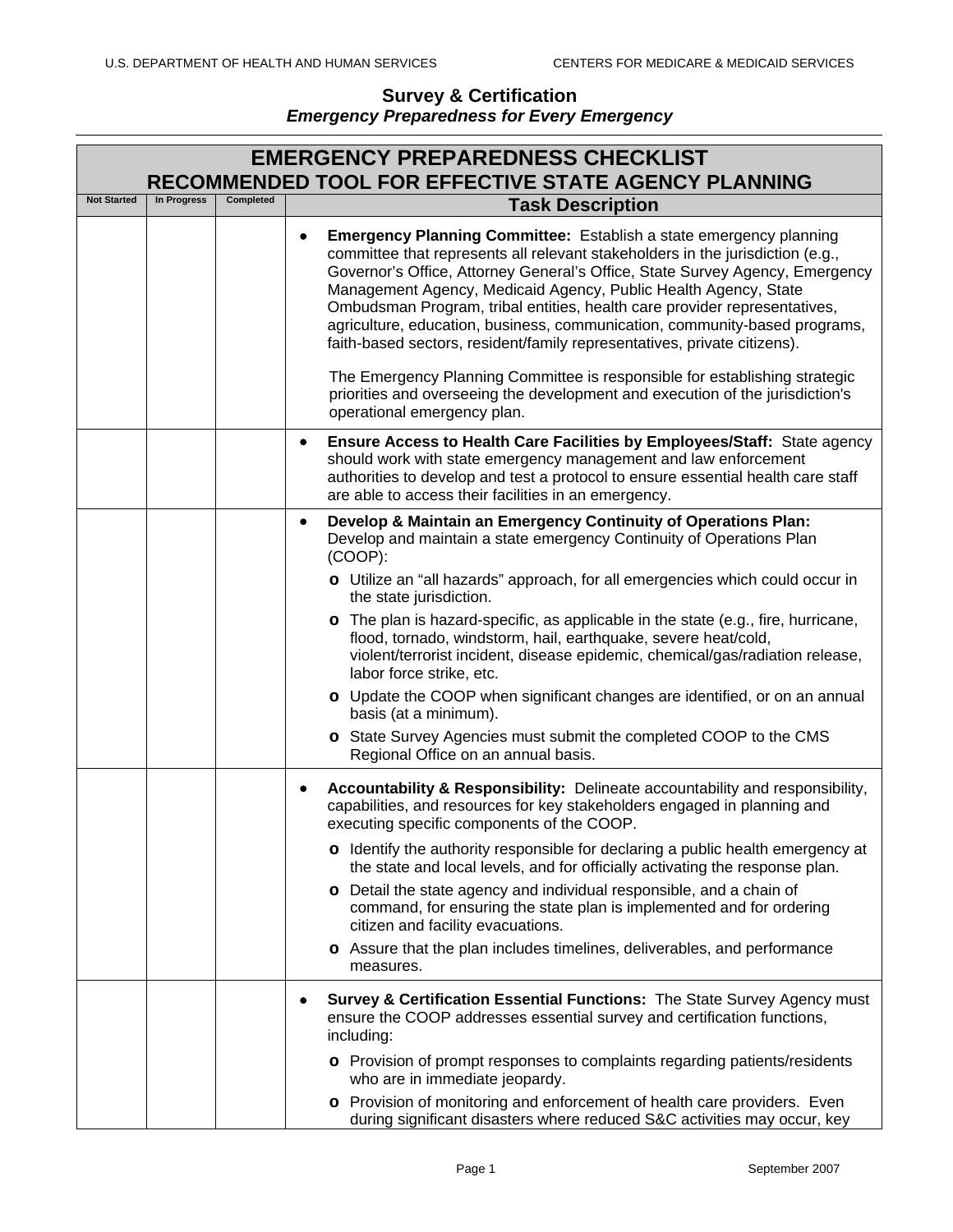| <b>EMERGENCY PREPAREDNESS CHECKLIST</b><br><b>RECOMMENDED TOOL FOR EFFECTIVE STATE AGENCY PLANNING</b> |             |           |                                                                                                                                                                                                                                                                                                                                                      |
|--------------------------------------------------------------------------------------------------------|-------------|-----------|------------------------------------------------------------------------------------------------------------------------------------------------------------------------------------------------------------------------------------------------------------------------------------------------------------------------------------------------------|
| <b>Not Started</b>                                                                                     | In Progress | Completed | <b>Task Description</b>                                                                                                                                                                                                                                                                                                                              |
|                                                                                                        |             |           | activities (such as complaint investigations, provider communications,<br>communication with CMS) will still need to occur to ensure the health and<br>safety of patients and residents.                                                                                                                                                             |
|                                                                                                        |             |           | o Conducting timely surveys or re-surveys in the aftermath of a disaster                                                                                                                                                                                                                                                                             |
|                                                                                                        |             |           | Identify Responsible Authorities: Identify the legal authorities responsible<br>٠<br>for executing the COOP, especially those authorities responsible for medical<br>surge, healthcare services, triage, evacuation, mutual aid, and long-term<br>recovery.                                                                                          |
|                                                                                                        |             |           | State and Local Emergency Response Plan: Ensure that the COOP<br>$\bullet$<br>response is an integral element of the overall state and local emergency<br>response plan established under the Federal Emergency Support Function<br>(ESF) #8 - Public Health and Medical Services, and is compliant with the<br>National Incident Management System. |
|                                                                                                        |             |           | Scalable Emergency Plan: Ensure that the state's emergency plan is<br>٠<br>scalable (can expand or contract) to the magnitude and severity of the<br>emergency and available resources. Revise as necessary.                                                                                                                                         |
|                                                                                                        |             |           | Requesting State & Federal Resources: Clarify to all stakeholders the<br>$\bullet$<br>process for requesting, coordinating, and approving requests for resources to<br>state and federal agencies.                                                                                                                                                   |
|                                                                                                        |             |           | Create Incident Command System: Create an Incident Command System<br>$\bullet$<br>for the emergency plan, based on the National Incident Management System<br>(NIMS), and exercise this system along with other operational elements of the<br>plan.                                                                                                 |
|                                                                                                        |             |           | Alert Local Emergency Management Agencies: Alert local emergency<br>٠<br>management agencies, fire departments, and utility companies of the location<br>and needs of health care facilities. Provide the following information, as<br>appropriate:                                                                                                  |
|                                                                                                        |             |           | o The facility's name, contact, phone number, address                                                                                                                                                                                                                                                                                                |
|                                                                                                        |             |           | o Number of residents, types of resident needs                                                                                                                                                                                                                                                                                                       |
|                                                                                                        |             |           | o Information on building particulars                                                                                                                                                                                                                                                                                                                |
|                                                                                                        |             |           | o Any obstacles that may be faced when evacuating residents                                                                                                                                                                                                                                                                                          |
|                                                                                                        |             |           | o Any obstacles that facility staff are having accessing their facility                                                                                                                                                                                                                                                                              |
|                                                                                                        |             |           | Restore Power to Healthcare Facilities: Ensure the plan specifies that<br>$\bullet$<br>priority is given to restoring power to nursing homes, hospitals, and other<br>health care facilities that house vulnerable persons who are dependent on<br>power-operated equipment.                                                                         |
|                                                                                                        |             |           | Jurisdictional Boundaries: Integrate state, local, tribal, territorial, and<br>$\bullet$<br>regional operational plans across jurisdictional boundaries in the plan. Ensure<br>the jurisdiction exercises the plan to implement various levels of movement<br>restrictions within, to, and from the jurisdiction.                                    |
|                                                                                                        |             |           | Written Agreements: Formalize agreements in writing with neighboring<br>$\bullet$<br>jurisdictions and address communication, mutual aid, and other cross-<br>jurisdictional needs. Document the commitments of participating personnel<br>and organizations in the operational plan through written agreements.                                     |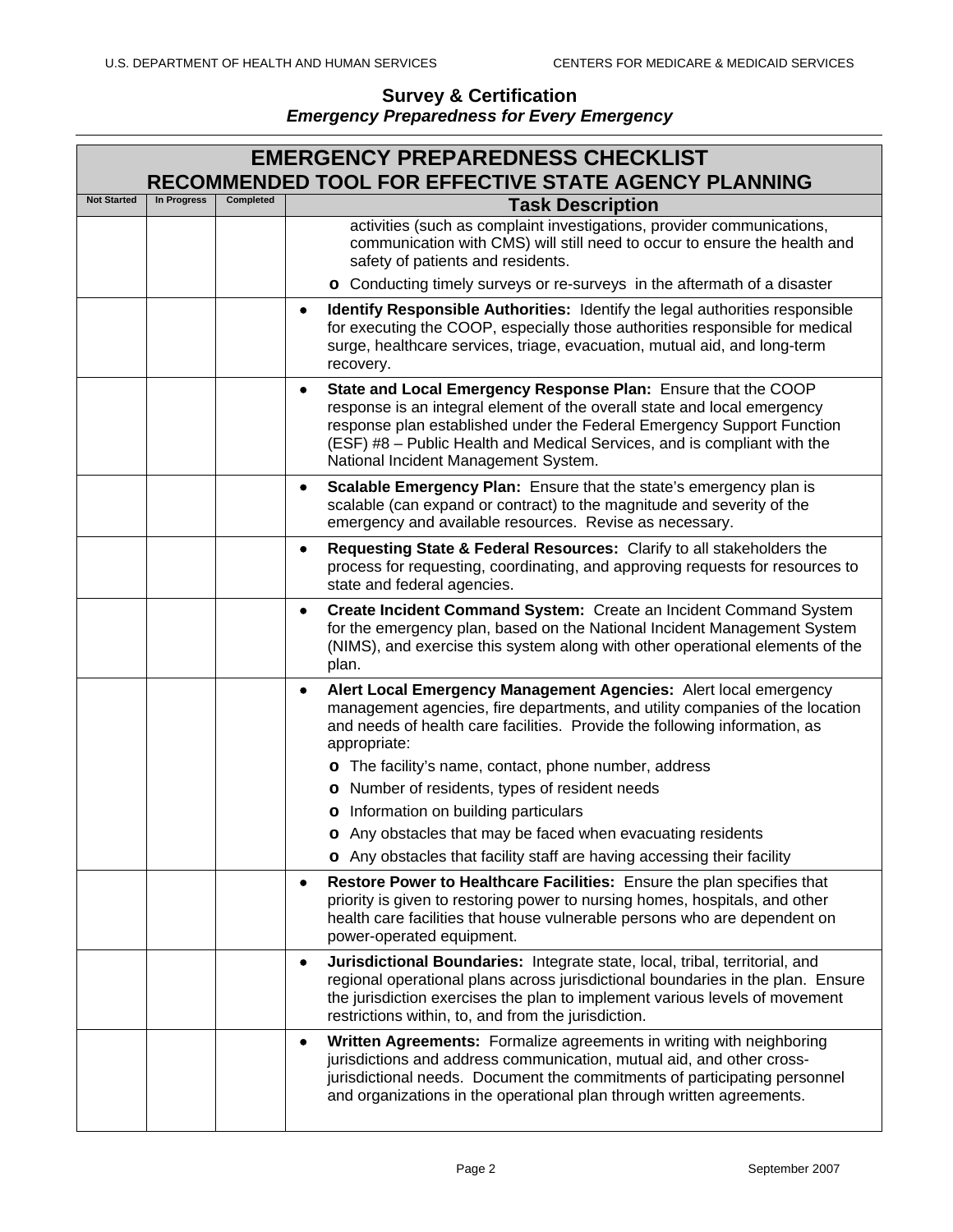|                    | <b>EMERGENCY PREPAREDNESS CHECKLIST</b><br>RECOMMENDED TOOL FOR EFFECTIVE STATE AGENCY PLANNING |           |                                                                                                                                                                                                                                                                                                                                                                                                                                      |  |  |
|--------------------|-------------------------------------------------------------------------------------------------|-----------|--------------------------------------------------------------------------------------------------------------------------------------------------------------------------------------------------------------------------------------------------------------------------------------------------------------------------------------------------------------------------------------------------------------------------------------|--|--|
| <b>Not Started</b> | In Progress                                                                                     | Completed | <b>Task Description</b>                                                                                                                                                                                                                                                                                                                                                                                                              |  |  |
|                    |                                                                                                 |           | Establish Community-Based Task Forces: Assist in establishing and<br>$\bullet$<br>promoting community-based task forces that support healthcare institutions on<br>a local or regional basis.                                                                                                                                                                                                                                        |  |  |
|                    |                                                                                                 |           | <b>Community Demographic Profile:</b> Develop a demographic profile of the<br>$\bullet$<br>community (including vulnerable populations and alternative language needs).<br>Ensure that the needs of these populations are fully addressed in the operation<br>plan.                                                                                                                                                                  |  |  |
|                    |                                                                                                 |           | Include All Healthcare Components: Ensure all components of the<br>$\bullet$<br>healthcare delivery network (e.g., emergency care, hospitals, nursing homes,<br>assisted living facilities, home health agencies, personal care agencies, end<br>stage renal disease, rural health clinics, hospices, etc.) are included in the<br>state COOP and that the needs of vulnerable, at-risk, and hard-to-reach<br>persons are addressed. |  |  |
|                    |                                                                                                 |           | Mental Health & Psychosocial Support: Ensure the plan includes mental<br>$\bullet$<br>health and psychosocial support services for the community, including patients<br>and their families, and those employees who participate in or provide support<br>for the response to an emergency.                                                                                                                                           |  |  |
|                    |                                                                                                 |           | Communication with Key State Stakeholders: Develop and maintain up-to-<br>$\bullet$<br>date communication contacts of key state stakeholders and exercise the plan<br>to provide regular updates as the crisis unfolds.                                                                                                                                                                                                              |  |  |
|                    |                                                                                                 |           | Redundant Communication Methods: Ensure that key staff in each state<br>$\bullet$<br>agency have various communication methods (office/home/cell phone<br>numbers, e-mail, BlackBerry, etc.) for other agency contacts and all facilities.<br>The point people in each agency have, at both work and home, hard copies of:<br>o Contact information for all facilities for which they are responsible                                |  |  |
|                    |                                                                                                 |           | o Emergency phone numbers for others they will need to contact in case of<br>emergency                                                                                                                                                                                                                                                                                                                                               |  |  |
|                    |                                                                                                 |           | Effective Communication & Coordination with CMS: Establish a Survey &<br>$\bullet$<br>Certification (S&C) emergency point of contact (and back-up) who is available<br>24 hours per day, 7 days per week to the CMS Regional Office when the State<br>declares a widespread disaster. The contact must be available to:                                                                                                              |  |  |
|                    |                                                                                                 |           | o Coordinate State S&C activities with CMS                                                                                                                                                                                                                                                                                                                                                                                           |  |  |
|                    |                                                                                                 |           | o Address questions and concerns regarding S&C essential functions<br>Provide status reports                                                                                                                                                                                                                                                                                                                                         |  |  |
|                    |                                                                                                 |           | o<br>o Ensure effective communication of federal S&C policy to local                                                                                                                                                                                                                                                                                                                                                                 |  |  |
|                    |                                                                                                 |           | constituencies                                                                                                                                                                                                                                                                                                                                                                                                                       |  |  |
|                    |                                                                                                 |           | Test Communication Infrastructure: Test the communication operational<br>$\bullet$<br>plan that addresses the needs of targeted public, private sector, governmental,<br>public health, medical, and emergency response audiences.                                                                                                                                                                                                   |  |  |
|                    |                                                                                                 |           | o Identify priority channels of communication                                                                                                                                                                                                                                                                                                                                                                                        |  |  |
|                    |                                                                                                 |           | o Delineate the network of communication personnel, including lead<br>spokespersons and persons trained in emergency risk communication                                                                                                                                                                                                                                                                                              |  |  |
|                    |                                                                                                 |           | o Determine the links to other communication networks                                                                                                                                                                                                                                                                                                                                                                                |  |  |
|                    |                                                                                                 |           | Assess Communication Readiness Routinely: Assess readiness to meet<br>٠<br>communications needs in preparation for an emergency, including regular                                                                                                                                                                                                                                                                                   |  |  |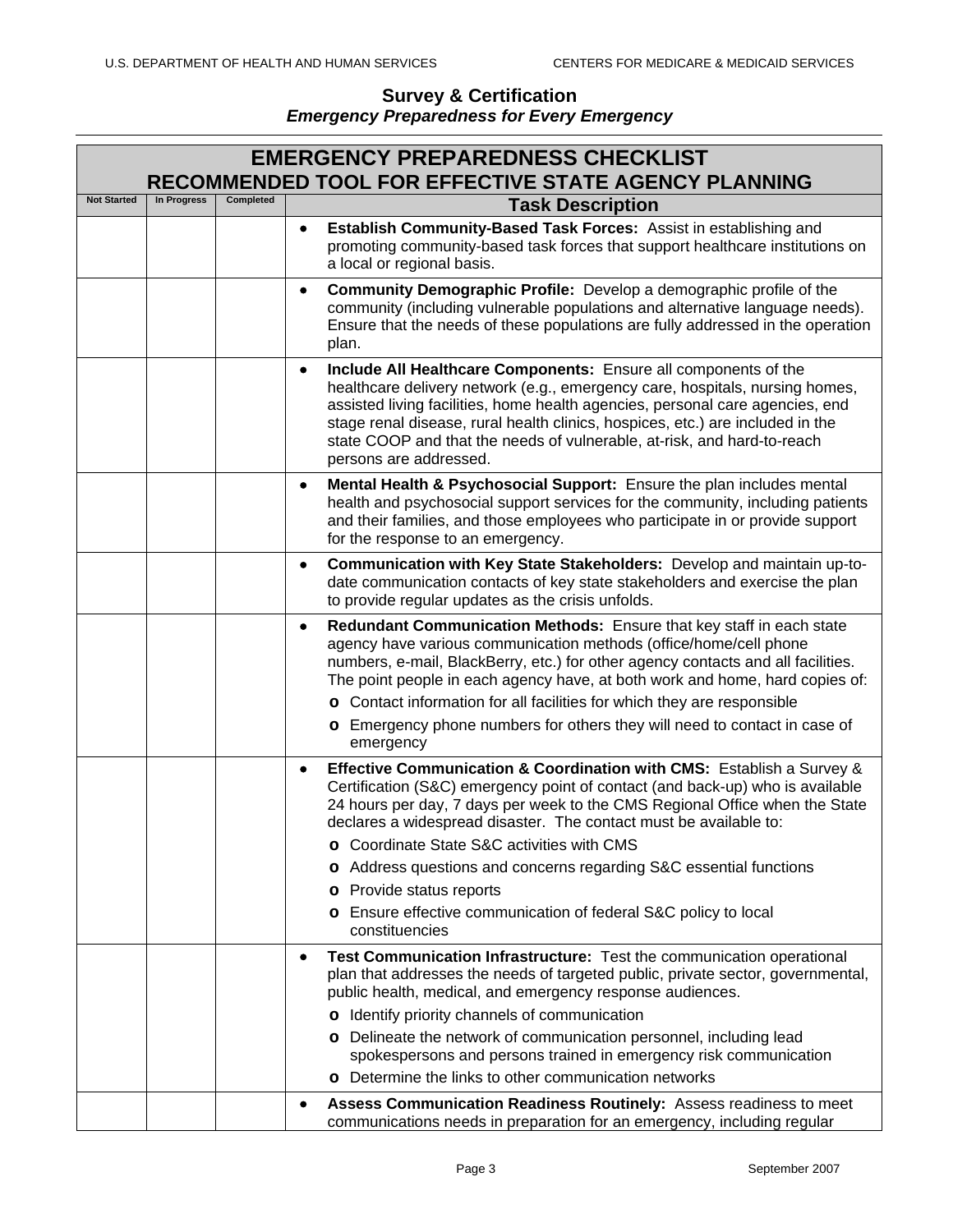|                    |             |           | <b>EMERGENCY PREPAREDNESS CHECKLIST</b><br>RECOMMENDED TOOL FOR EFFECTIVE STATE AGENCY PLANNING                                                                                                                                                                                                                      |
|--------------------|-------------|-----------|----------------------------------------------------------------------------------------------------------------------------------------------------------------------------------------------------------------------------------------------------------------------------------------------------------------------|
| <b>Not Started</b> | In Progress | Completed | <b>Task Description</b>                                                                                                                                                                                                                                                                                              |
|                    |             |           | review, exercise, and update of communications plans.                                                                                                                                                                                                                                                                |
|                    |             |           | Communication Activities with Partners: Develop and plan coordinated<br>$\bullet$<br>emergency communication activities with private industry, education, and non-<br>profit partners (e.g., local Red Cross and Salvation Army chapters, etc.).                                                                     |
|                    |             |           | Identify Communication Spokesperson: Identify and train lead subject-<br>$\bullet$<br>specific spokespersons.                                                                                                                                                                                                        |
|                    |             |           | General Public Communication: Inform the general public in advance about<br>٠<br>issues such as:<br>o Pertinent locations (e.g., mass care and shelters for vulnerable populations,<br>vaccination sites, etc.).<br>o What containment or quarantine procedures that may be used, if necessary,<br>in the community. |
|                    |             |           | <b>Communication with Vulnerable &amp; At-Risk Populations:</b> Address the<br>needs of vulnerable and hard-to-reach populations in the operational plan.<br>Vulnerable populations include:                                                                                                                         |
|                    |             |           | o Children<br>o Elderly<br>o Persons with disabilities (visually impaired, hearing impaired, physical, or<br>mental health issues)                                                                                                                                                                                   |
|                    |             |           | o Homebound persons or persons receiving home health or hospice services<br>o Persons with limited English proficiency<br>o Persons with limited or no mobility, etc.<br>o Transient/homeless persons                                                                                                                |
|                    |             |           | <b>Communication Resources:</b> Implement and maintain, as appropriate, state<br>٠<br>and local resources, such as hotlines and websites, to respond to local<br>questions from the public and professional groups.                                                                                                  |
|                    |             |           | Public Health Messages: Provide public health communications staff with<br>$\bullet$<br>training on risk communications for use during an emergency. Assure the<br>development of public health messages has included the expertise of<br>behavioral health experts.                                                 |
|                    |             |           | Regular Updates to Healthcare Providers: Develop and test the<br>٠<br>communication plan by providing regular updates to healthcare providers by<br>designated state and local authorities, as the crisis unfolds.<br>o Ensure advance warnings are issued to affected healthcare providers when                     |
|                    |             |           | an increased risk develops (such as flooding or change in direction or<br>intensity of wind carrying dangerous elements, or fanning a fire).                                                                                                                                                                         |
|                    |             |           | Provide Shelter-in-Place Guidelines to Healthcare Facilities: Develop<br>٠<br>guidelines for healthcare facility to include in their emergency plans for<br>sheltering-in-place, including the following details:                                                                                                    |
|                    |             |           | o The necessary measures to secure the building against damage                                                                                                                                                                                                                                                       |
|                    |             |           | o The back-up power is specified, including generators and accounts for<br>maintaining a supply of fuel                                                                                                                                                                                                              |
|                    |             |           | o Protection of resources is specified (e.g., back-up generators are located                                                                                                                                                                                                                                         |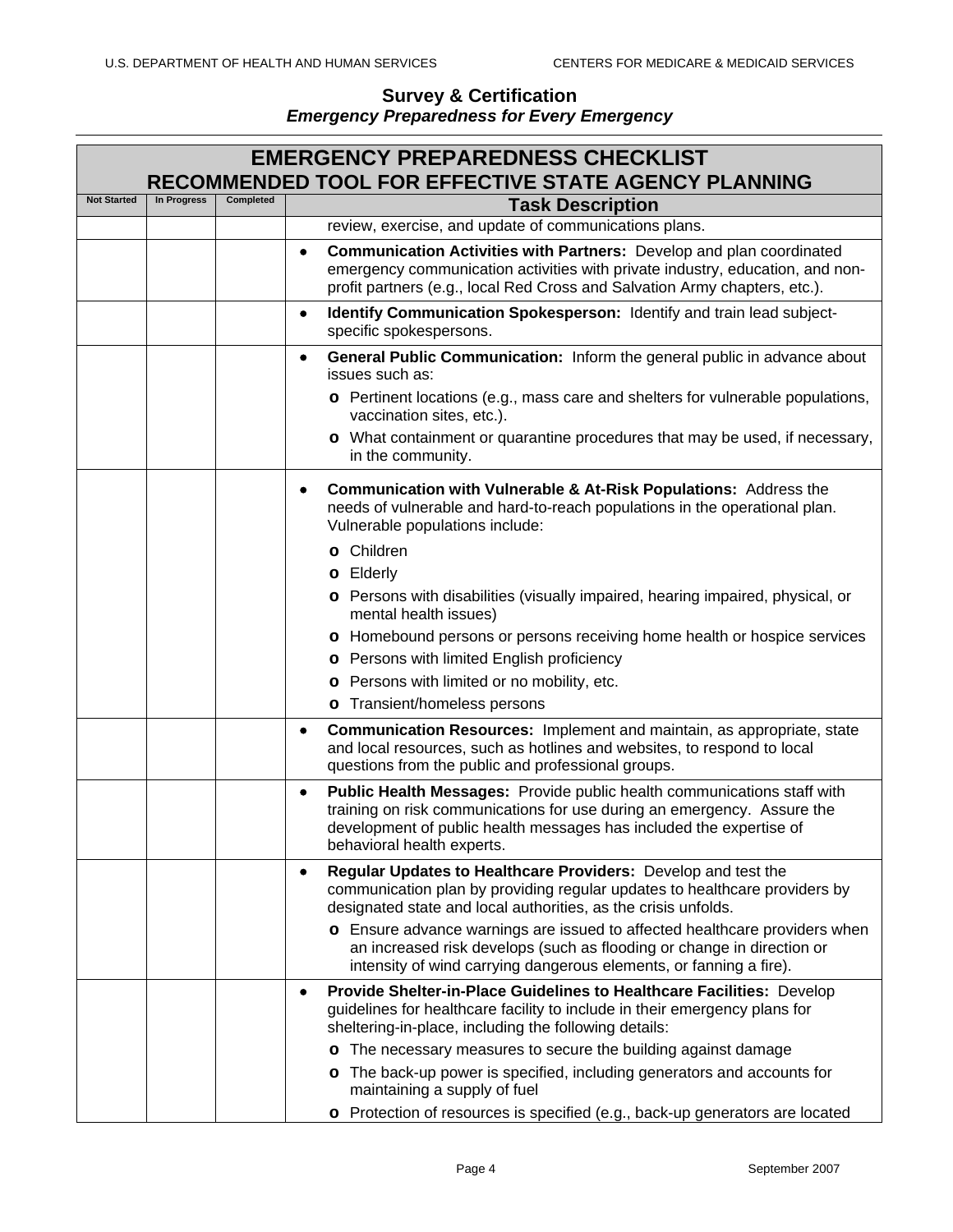|                    | <b>EMERGENCY PREPAREDNESS CHECKLIST</b><br>RECOMMENDED TOOL FOR EFFECTIVE STATE AGENCY PLANNING |           |                                                                                                                                                                                                    |  |  |
|--------------------|-------------------------------------------------------------------------------------------------|-----------|----------------------------------------------------------------------------------------------------------------------------------------------------------------------------------------------------|--|--|
| <b>Not Started</b> | In Progress                                                                                     | Completed | <b>Task Description</b>                                                                                                                                                                            |  |  |
|                    |                                                                                                 |           | above ground floor if facility is in a flood zone)                                                                                                                                                 |  |  |
|                    |                                                                                                 |           | o The amounts and types of food available and in supply                                                                                                                                            |  |  |
|                    |                                                                                                 |           | o Potable water available (recommended amounts vary based on patient<br>population, location, etc.)                                                                                                |  |  |
|                    |                                                                                                 |           | o Extra pharmacy stocks of common medication is specified                                                                                                                                          |  |  |
|                    |                                                                                                 |           | o Hosting procedures, and ensuring 24-hour operations is specified                                                                                                                                 |  |  |
|                    |                                                                                                 |           | o Contract with vendor(s) for transportation is specified                                                                                                                                          |  |  |
|                    |                                                                                                 |           | Develop State Evacuation Plan: Ensure the state plan includes the following<br>$\bullet$                                                                                                           |  |  |
|                    |                                                                                                 |           | details in the event of an evacuation:                                                                                                                                                             |  |  |
|                    |                                                                                                 |           | o How the designated state and local authorities are fully informed regarding<br>the impending hazard                                                                                              |  |  |
|                    |                                                                                                 |           | o How the impending hazard will be monitored and how communication will<br>be executed if the need to evacuate is determined                                                                       |  |  |
|                    |                                                                                                 |           | o The ability to provide the location of available beds near to but outside of<br>likely disaster areas (including closed but intact facilities)                                                   |  |  |
|                    |                                                                                                 |           | o How care, resources, medical treatment and security of personal<br>possessions will be provided for those who are evacuated                                                                      |  |  |
|                    |                                                                                                 |           | o How an evacuation order will be communicated to healthcare facility<br>managers, staff and residents;                                                                                            |  |  |
|                    |                                                                                                 |           | o How receiving facilities and communities can prepare to assist evacuees<br>coming into their area (food, water, medicine, transportation logistics, etc.)                                        |  |  |
|                    |                                                                                                 |           | o Plans to develop a Website for posting information for emergency<br>responders and the public                                                                                                    |  |  |
|                    |                                                                                                 |           | Establish Provider Status Tracking & Reporting Systems: Establish an IT<br>٠                                                                                                                       |  |  |
|                    |                                                                                                 |           | system capable of tracking the current status of health care providers affected<br>by the disaster, and upon request produces an electronic report. The report<br>must capture the following data: |  |  |
|                    |                                                                                                 |           | o Provider's name                                                                                                                                                                                  |  |  |
|                    |                                                                                                 |           | o Provider's Identification Number                                                                                                                                                                 |  |  |
|                    |                                                                                                 |           | o CLIA number, if applicable                                                                                                                                                                       |  |  |
|                    |                                                                                                 |           | Provider type<br>o                                                                                                                                                                                 |  |  |
|                    |                                                                                                 |           | Address (Street, City, ZIP Code, County)<br>o                                                                                                                                                      |  |  |
|                    |                                                                                                 |           | Current emergency contact name<br>o                                                                                                                                                                |  |  |
|                    |                                                                                                 |           | Telephone number and alternate (e.g., cell phone)<br>o                                                                                                                                             |  |  |
|                    |                                                                                                 |           | Provider status (evacuated, closed, damaged)<br>o                                                                                                                                                  |  |  |
|                    |                                                                                                 |           | Provider census                                                                                                                                                                                    |  |  |
|                    |                                                                                                 |           | Available beds<br>O                                                                                                                                                                                |  |  |
|                    |                                                                                                 |           | o Emergency department contact information (name, telephone number, FAX<br>number) if different than provider contact information                                                                  |  |  |
|                    |                                                                                                 |           | <b>o</b> Emergency department status (if applicable)                                                                                                                                               |  |  |
|                    |                                                                                                 |           | o Loss of power and/or provider unable to be reached                                                                                                                                               |  |  |
|                    |                                                                                                 |           | o Estimated date operational                                                                                                                                                                       |  |  |
|                    |                                                                                                 |           | o Source of information                                                                                                                                                                            |  |  |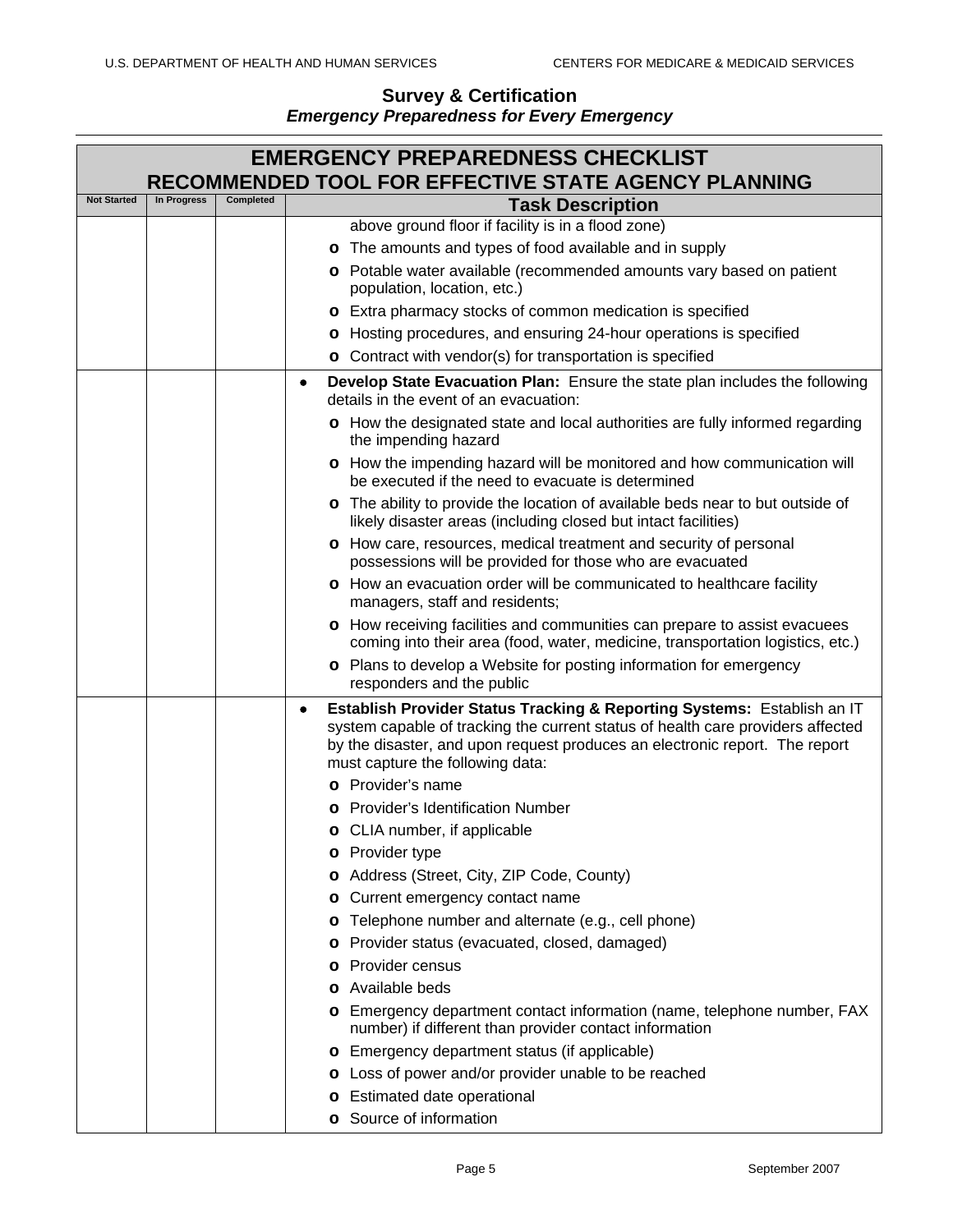|                    |             |           | <b>EMERGENCY PREPAREDNESS CHECKLIST</b><br>RECOMMENDED TOOL FOR EFFECTIVE STATE AGENCY PLANNING                                                                                                                                                                                           |
|--------------------|-------------|-----------|-------------------------------------------------------------------------------------------------------------------------------------------------------------------------------------------------------------------------------------------------------------------------------------------|
| <b>Not Started</b> | In Progress | Completed | <b>Task Description</b>                                                                                                                                                                                                                                                                   |
|                    |             |           | o Date of information                                                                                                                                                                                                                                                                     |
|                    |             |           | Establish a State or Regional Clearinghouse to Track Evacuees: Track<br>٠<br>individual evacuees by establishing a state or regional clearinghouse to receive<br>reports of facility evacuations and names and destinations of evacuated<br>residents.                                    |
|                    |             |           | o Identify the name and contact information of the person(s) who will maintain<br>the clearinghouse(s) prior to the emergencies.                                                                                                                                                          |
|                    |             |           | o Publicize the information on SA, provider association, ombudsman or other<br>public websites and e-mail networks.                                                                                                                                                                       |
|                    |             |           | o Urge citizens to provide information on evacuees to the clearinghouse.                                                                                                                                                                                                                  |
|                    |             |           | Provide Healthcare Facility Evacuation Guidelines: Develop guidelines for<br>٠<br>healthcare facility plans to include when evacuation is necessary, including the<br>following details:<br>o Contingency evacuation plans, policies, roles, responsibilities and                         |
|                    |             |           | procedures<br>o Agreement with multiple host facilities, to relocate to a similar facility, and at<br>least 1 facility is a minimum of 50 miles away from the site                                                                                                                        |
|                    |             |           | o Adequate supply and logistical support is specified for transporting food and<br>water                                                                                                                                                                                                  |
|                    |             |           | o Specifies logistics for moving and protecting medications under the control<br>of a registered nurse                                                                                                                                                                                    |
|                    |             |           | o Specifies the protection and logistics of transporting patient/resident<br>medical records                                                                                                                                                                                              |
|                    |             |           | o Specifies procedures to ensure staff accompany evacuating residents                                                                                                                                                                                                                     |
|                    |             |           | o Evacuation routes and secondary routes are identified; maps are available<br>and expected travel time is specified                                                                                                                                                                      |
|                    |             |           | Determine Healthcare Facility Status: Develop plans to ensure that the<br>٠<br>State Survey Agency and Ombudsman Program staff contact the healthcare<br>facility and local ombudsman representatives to determine the status of the<br>facilities in affected areas as soon as possible. |
|                    |             |           | o Facilities which cannot be contacted by phone are visited first.                                                                                                                                                                                                                        |
|                    |             |           | Exception: regulatory and ombudsman representatives are in areas under<br>mandatory evacuation.                                                                                                                                                                                           |
|                    |             |           | Maintain Public Order: Identify the state and local law enforcement<br>٠<br>personnel who will maintain public order and help implement control measures.                                                                                                                                 |
|                    |             |           | o Determine in advance what will constitute a "law enforcement" emergency<br>and educate law enforcement officials so that they can pre-plan for their<br>families and sustain themselves during the emergency.                                                                           |
|                    |             |           | Test Plan for Healthcare Sector: Test the operational plan for the healthcare<br>٠<br>sector (as part of the overall plan) that addresses safe and effective:                                                                                                                             |
|                    |             |           | o healthcare of persons during an emergency                                                                                                                                                                                                                                               |
|                    |             |           | o legal issues that can affect staffing and patient care                                                                                                                                                                                                                                  |
|                    |             |           | o continuity of services for other patients                                                                                                                                                                                                                                               |
|                    |             |           | o protection of the healthcare workforce                                                                                                                                                                                                                                                  |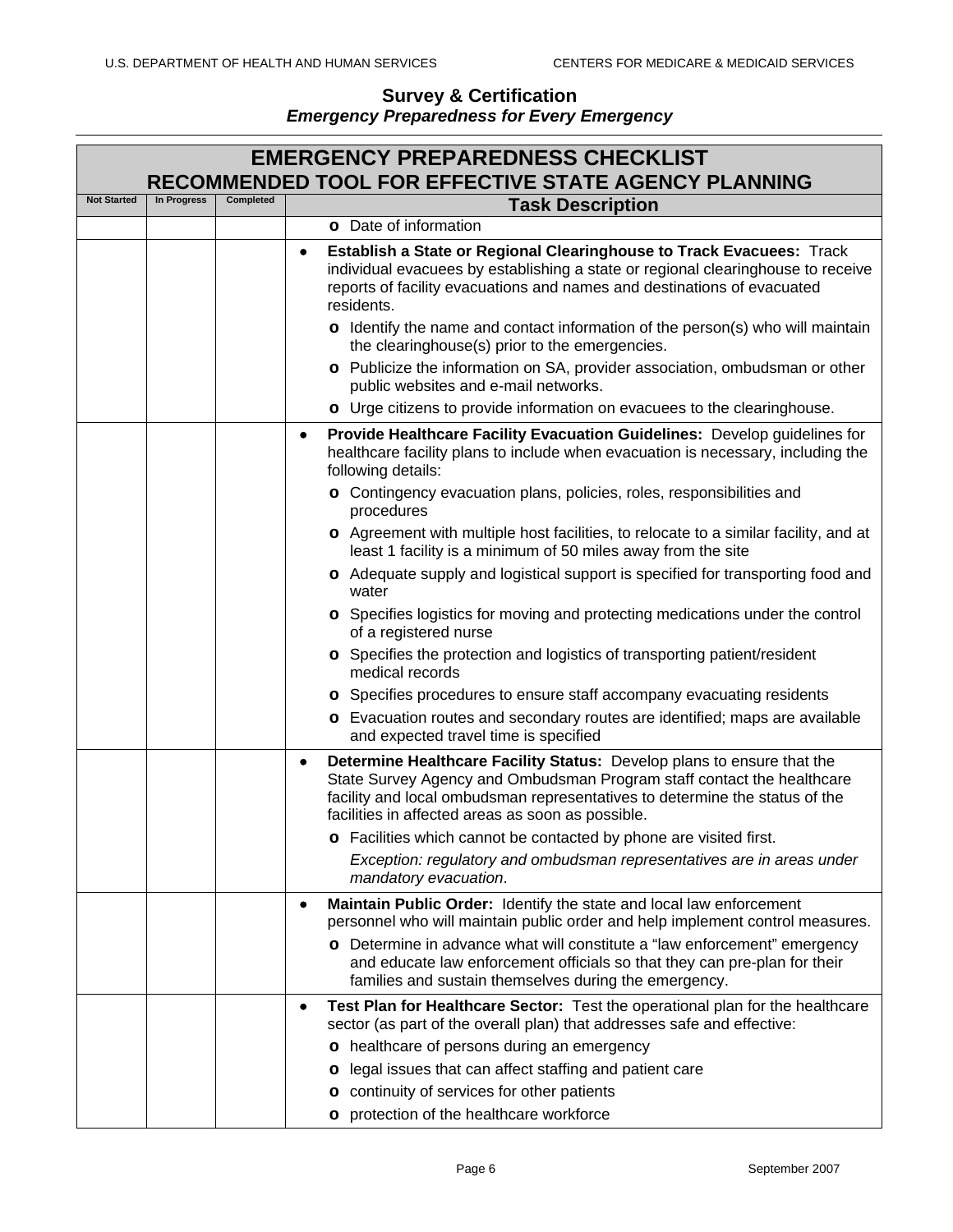|                    | <b>EMERGENCY PREPAREDNESS CHECKLIST</b><br>RECOMMENDED TOOL FOR EFFECTIVE STATE AGENCY PLANNING |                  |                                                                                                                                                                                                                                                                                                 |  |  |
|--------------------|-------------------------------------------------------------------------------------------------|------------------|-------------------------------------------------------------------------------------------------------------------------------------------------------------------------------------------------------------------------------------------------------------------------------------------------|--|--|
| <b>Not Started</b> | In Progress                                                                                     | <b>Completed</b> | <b>Task Description</b>                                                                                                                                                                                                                                                                         |  |  |
|                    |                                                                                                 |                  | o medical supply contingency plans                                                                                                                                                                                                                                                              |  |  |
|                    |                                                                                                 |                  | Test Medical Surge Capacity: Test the operational plan for surge capacity of<br>$\bullet$<br>healthcare services, workforce, and supplies to meet the needs of the<br>jurisdiction during an emergency.                                                                                         |  |  |
|                    |                                                                                                 |                  | Healthcare Workforce Roster: Maintain a current roster of all active and<br>$\bullet$<br>formerly active healthcare personnel available for emergency healthcare<br>services.                                                                                                                   |  |  |
|                    |                                                                                                 |                  | Volunteer Health Care Personnel Database: Establish a database of health<br>٠<br>care personnel who volunteer to assist in an emergency.                                                                                                                                                        |  |  |
|                    |                                                                                                 |                  | o HHS Health Resources Services Agency (HRSA) assists in developing a<br>state-based Emergency System for Advanced Registration of Volunteer<br>Health Professionals (ESAR-VHP) database.                                                                                                       |  |  |
|                    |                                                                                                 |                  | o ESAR-VHP system provides for registration of health volunteers,<br>designation of resource types, and emergency verification of identity,<br>credentials, and qualifications of volunteers, to meet staffing needs during<br>an emergency.                                                    |  |  |
|                    |                                                                                                 |                  | Health Alert Network: Ensure the Health Alert Network in the jurisdiction<br>$\bullet$<br>reaches at least 80% of all practicing, licensed, frontline healthcare personnel<br>and links via the communication network to other responders.                                                      |  |  |
|                    |                                                                                                 |                  | <b>Emergency Preparedness Education:</b> Craft messages to help educate<br>٠                                                                                                                                                                                                                    |  |  |
|                    |                                                                                                 |                  | o Healthcare providers about applicable health care issues (e.g., infection<br>control and clinical guidelines, etc.)                                                                                                                                                                           |  |  |
|                    |                                                                                                 |                  | o General public about personal preparedness methods.                                                                                                                                                                                                                                           |  |  |
|                    |                                                                                                 |                  | Test Operational Plan: Test the operational plan that addresses the<br>٠<br>procurement, storage, security, distribution, and monitoring actions necessary<br>to assure access to treatments during an emergency.                                                                               |  |  |
|                    |                                                                                                 |                  | Mortuary Services: Test the plan provisions for mortuary services during an<br>$\bullet$<br>emergency.                                                                                                                                                                                          |  |  |
|                    |                                                                                                 |                  | Contingency Plan for Jurisdiction: Ensure the jurisdiction has a contingency<br>$\bullet$<br>plan if unlicensed antiviral drugs administered under Investigational New Drug<br>or Emergency Use Authorization provisions are needed.                                                            |  |  |
|                    |                                                                                                 |                  | <b>Conduct State COOP Exercises: Conduct a program of State COOP</b><br>$\bullet$<br>exercises at least annually, by designated staff to ensure:                                                                                                                                                |  |  |
|                    |                                                                                                 |                  | o State, Regional, Tribal and Federal responsiveness, coordination,<br>effectiveness, and mutual support                                                                                                                                                                                        |  |  |
|                    |                                                                                                 |                  | o Effective methods that will be used to support, service, and monitor those<br>affected healthcare facilities, residential facilities, homes, community-based<br>facilities, and other settings                                                                                                |  |  |
|                    |                                                                                                 |                  | Contingency Plan for Infrastructure: Infrastructure Develop a contingency<br>plan for critical provisions in all state and local agencies to include multiple<br>strategies, in case the original plan fails during the emergency, including:                                                   |  |  |
|                    |                                                                                                 |                  | o Communication (back-up phone systems, cell phones, satellite phones,<br>additional radio licenses for portable radios, ham radios, e-mail, etc.)<br>Ensure the provision of redundant communication systems/channels that<br>allow for the expedited transmission and receipt of information. |  |  |